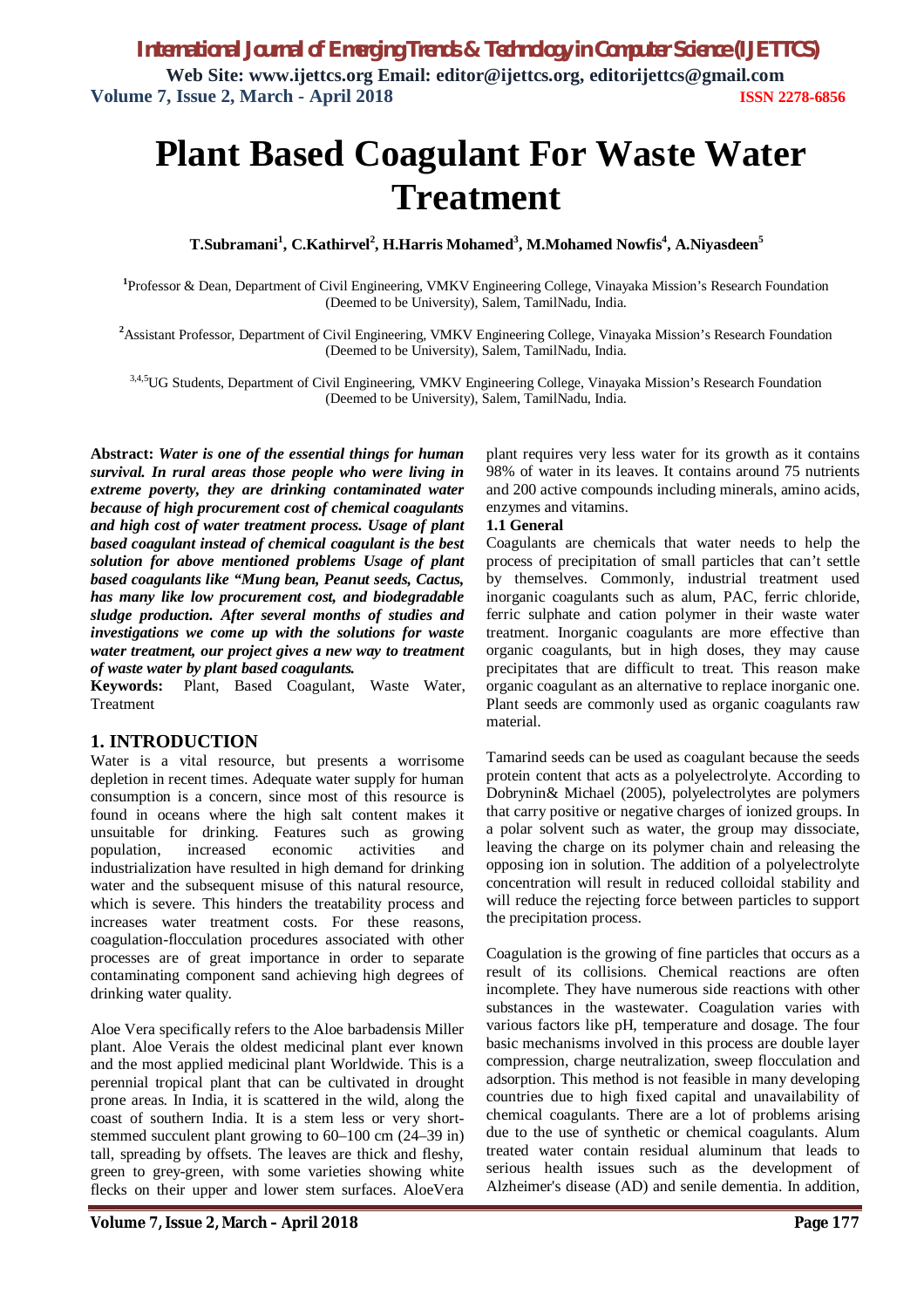using of inorganic coagulants complicates the handling and disposal operations. Due to these downsides of chemical coagulants, natural coagulants are taking uplift from environment's point of view. Furthermore, natural coagulants produces biodegradable and minimum volume sludge 20-30% that of chemical coagulant. Natural coagulants have been used for domestic household for centuries in traditional water treatment in tropical rural areas.

#### **1.2 Coagulation**

Due to the lack of proper water treatment systems in these rural or underdeveloped communities, the best immediate option is to use simple and relatively cost effective pointof-use (POU) technologies such as coagulation. Coagulation is an essential process in the treatment of both surface water and industrial wastewater. Its application includes removal of dissolved chemical species and turbidity from water via addition of conventional chemicalbased coagulants, namely, alum  $(AICI<sub>3</sub>)$ , ferric chloride  $(FeCl<sub>3</sub>)$  and polyaluminum chloride (PAC). While the effectiveness of these chemicals as coagulants is wellrecognized, there are, nonetheless, disadvantages associated with usage of these coagulants such as ineffectiveness in low-temperature water, relatively high procurement costs, detrimental effects on human health, production of large sludge volumes and the fact that they significantly affect pH of treated water. There is also strong evidence linking aluminum-based coagulants to the development of Alzheimer's disease in human beings. It is therefore desirable to replace these chemical coagulants with plantbased coagulants to counteract the aforementioned drawbacks.

#### **1.3 Merits of Plant-Based Coagulants**

The main advantages of using natural plant-based coagulants as POU water treatment material are apparent; they are cost-effective, unlikely to produce treated water with extreme pH and highly biodegradable. These advantages are especially augmented if the plant from which his coagulant is extracted is indigenous to a rural community. In the age of climate change, depletion of earth's natural resources and widespread environmental degradation, application of these coagulants is a vital effort in line with the global sustainable development initiatives. Usage of plant-based coagulants for turbid water treatment dates back to over several millennia ago and thus far, environmental scientists have been able to identify several plant types for this purpose. While it is understandable that the coagulants are meant as simple domestic POU technology, there have also been numerous studies focused on their usage for treatment of industrial wastewaters. The mechanisms associated with different natural coagulants are varied as well. It is imperative for relevant take holders to fully comprehend the technicalities involved when considering the coagulants for rural, domestic or industrial water treatment. To address this, this paper provides an overview of the natural coagulant sources, processes and mechanisms involved so that environmental specialists can

tailor its usage for a myriad of water contaminants. To provide a more focused discussion, natural coagulants derived from non-plant sources such as chitosan (widely produced from exoskeleton of crustaceans) and isinglass (produced from fish swim bladders) are excluded from this review. This exclusion is based on practicability, since nonplant sources are less likely to have the potential for mass production compared to plant sources. It is surprising to note that a comprehensive critical analysis of available plant-based coagulants is still non-existent given the importance of sustainable environmental technology in the 21st century and hopefully this review can provide an immediate platform for environmental scientists to intensify their research on these natural materials.

#### **1.4 Natural Plant-Based Coagulants and Coagulation Mechanisms**

Polymeric coagulants can be cationic, anionic or non-ionic, in which the former two are collectively termed as polyelectrolytes. Many studies concerning natural coagulants referred to them as 'polyelectrolytes' even though many of these studies did not actually conduct indepth chemical characterization to determine their ionic activity . As such, this term should be used carefully, and be applied only after ionic activity is determined to be present in the coagulant.

Natural coagulants are mostly either polysaccharides or proteins. In many cases, even though polymers labelled as non-ionic are not necessarily absent of charged interactions, as there may be interactions between the polymer and a solvent within a solution environment as the polymer may contain partially charged groups including –OH along its chain. It is imperative to fully grasp the underlying coagulation mechanisms associated with these natural coagulants so that complete discussion in the following sections. The existence of background electrolytes in aqueous medium can facilitate the coagulating effect of polymeric coagulants since there is lesser electrostatic repulsion between particles. Although many plant-based coagulants have been reported, only four types are generally well known within the scientific community, namely, Nirmali seeds (Strychnospotatorum), Moringaoleifera, Tannin and Cactus. Understanding of their usage can be realized. Aggregation of Particulates in a solution can occur via four classic coagulation mechanisms: (a) double layer compression; (b) sweep flocculation; (c) adsorption and charge neutralization; and (d) adsorption and inter particle bridging. The presence of salts [or suitable coagulants] can cause compression of the double layer which destabilizes the particulates. Sweep flocculation occurs when a coagulant encapsulates suspended particulates in a soft colloidal floc. Adsorption and charge neutralization refer to the sorption of two particulates with oppositely charged ions while inter particle bridging occurs when a coagulant provides a polymeric chain which sorbs particulates. Polymeric coagulants are generally associated with mechanisms (c)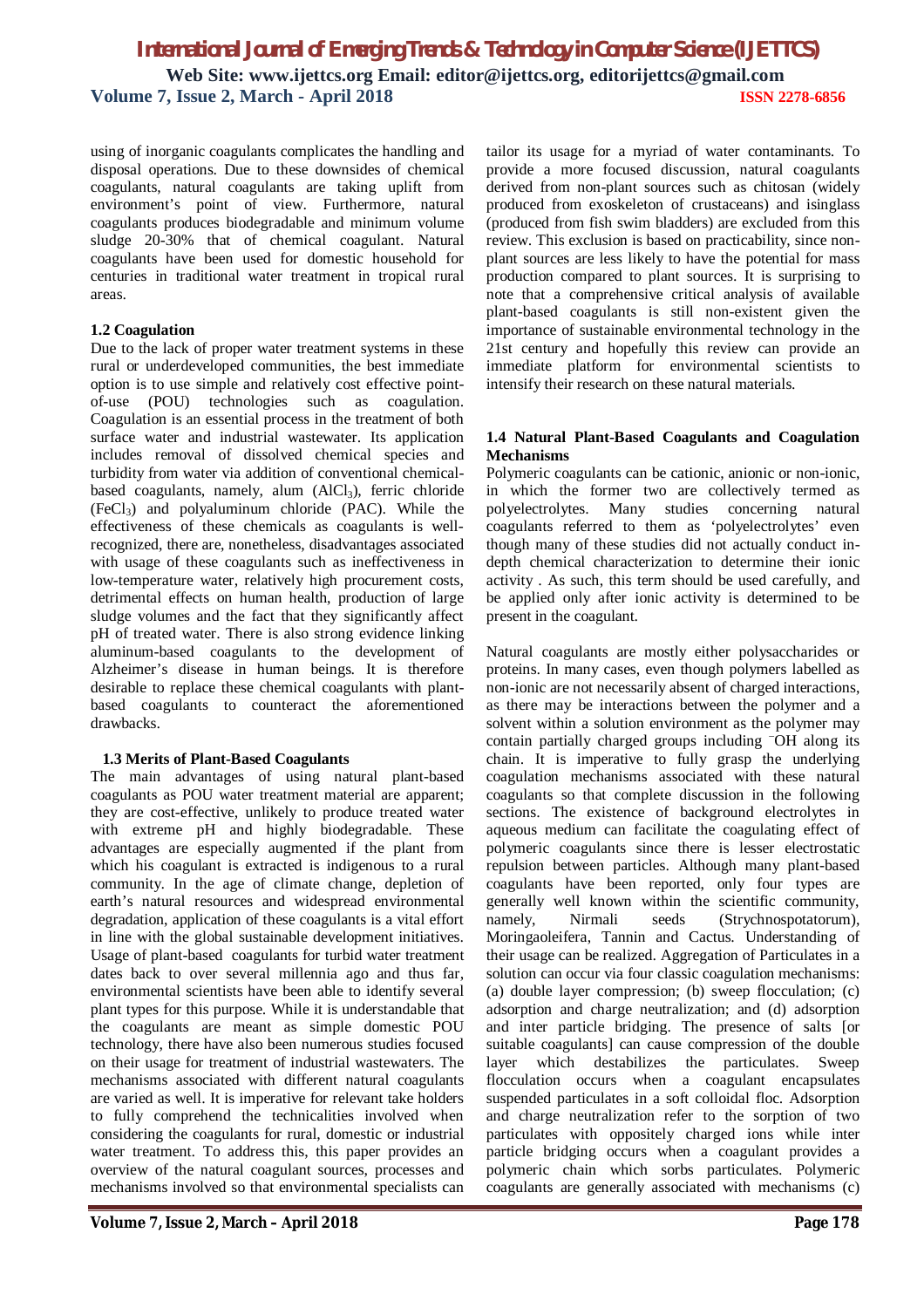and (d) as their long-chained structures (especially polymers with high molecular weights) greatly increase the number of unoccupied adsorption sites. It appears that these two mechanisms provide underlying principles to the inner workings of plant based coagulants as well and they are the focus of discussion in the following sections.

The existence of background electrolytes in aqueous medium can facilitate the coagulating effect of polymeric coagulants since there is lesser electrostatic repulsion between particles. Although many plant-based coagulants have been reported, only four types are generally wellknown within the scientific community, namely, Nirmali seeds (Strychnospotatorum), Moringaoleifera, Tannin and Cactus,Peanuts,aloe Vera,mung Bean.

#### **2. METHODOLOGY**

Figure 1 shows the methodology of the study



**Figure 1** Methodology

#### **3. TREATMENT OF COAGULATION 3.1 Treatment of Industrial Waste Waters**

Many natural coagulants may be inappropriate for treatment of industrial wastewaters due to their low availability for large-scale treatment and the extreme conditions (pH and concentration) of the wastewaters but usage of natural polymeric coagulants may afford benefits that can somewhat offset its disadvantages. Other than the evident sustainable and environmental-friendly aspects, natural polymeric coagulants also form stronger flocs via bridging effect with higher resistance to shear forces in a turbulent flow compared to non-polymeric coagulants such as alum. This implies that natural coagulants can be utilized within a batch stirred tank setup to treat contaminated industrial wastewaters, at least in a mechanical sense, since bridging linkages are more resistant to breakage at high shear levels. So far, identified usage of natural coagulants for industrial wastewater has been limited to academic research. Many findings from these academic studies, however, indicate their good potential for industrial wastewater treatment. In many cases, the natural coagulants can perform at their best when used for treatment of wastewaters with less variety of contaminants. Early studies suggest that plant-based coagulants can be effectively used for treating selected dyeing effluent. There are several studies conducted to evaluate the technical viability of using plant-based coagulants for other types of industrial wastewater, though their research aims are rather divergent. It appears that many of these coagulants are quite uncommon and represent new varieties of plant-based active coagulant extract besides the afforested established plant coagulants. Hence, further studies should be conducted by other research groups to verify the veracity of such results. It should be noted that there is scarcity of comprehensive studies that compare the effectiveness of these natural coagulants with that of chemical coagulants and this may be one of the factors that inhibit their potential for industrial wastewater application.

Figure 2 shows the treatment process of the study.



**Figure 2**Treatment process

#### **3.2 Cost of Plant-Based Coagulants**

It has been explained in previous sections that usage of plant based coagulants provides environmental benefits and numerous lab-scale studies have proven that they are technically feasible for small-scale POU utilization. Nevertheless, in terms of commercialization, the bottom line is that it will always be based primarily on whether the scale-up system can sustain similar treatment performance at comparable (or reduced) cost with the natural coagulants when compared with established chemical coagulants. There are a few anecdotal reports that provide the costs of raw materials of the coagulants but direct comparisons in terms of coagulant types, Processing stages and prices in different geographical regions are a very complicated task given the different exchange rates, inflation factor and varying accuracies of the costing values. Thus, the costs stated here should be treated as an indication rather than absolute values. A comprehensive survey conducted reveals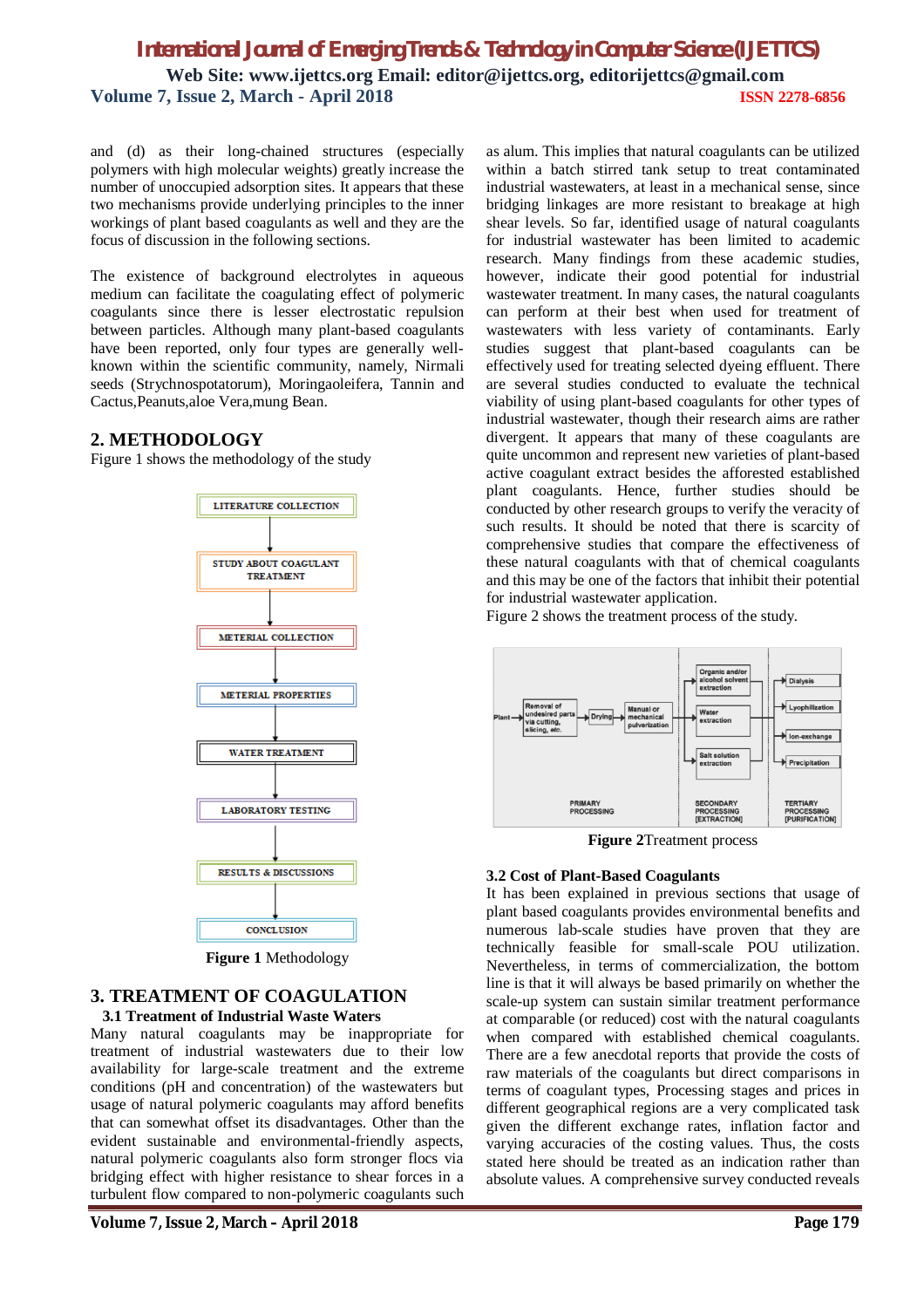that costing analysis of Peanut Seeds, Peanut Seeds powder has been given priority over other natural coagulants and this is unsurprising given the well-publicized advantages of the plant.

#### **4.1** *3.3 Coagulation and Flocculation in Water and Wastewater Treatment*

In water treatment, coagulation flocculation involves the addition of polymers that clump the small, destabilized particles together into larger aggregates so that they can be more easily separated from the water. Coagulation is a chemical process that involves neutralization of charge whereas flocculation is a physical process and does not involve neutralization of charge. The coagulationflocculation process can be used as a preliminary or intermediary step between other water or wastewater treatment processes like filtration and sedimentation. Iron and aluminum salts are the most widely used coagulants but salts of other metals such as titanium and zirconium have been found to be highly effective as well.

Coagulation and flocculation are an essential part of drinking water treatment as well as wastewater treatment. This article provides an overview of the processes and looks at the latest thinking. Material for this article was largely taken from reference.

Coagulation and flocculation are essential processes in various disciplines. In potable water treatment, clarification of water using coagulating agents has been practiced from ancient times. As early as 2000 BC the Egyptians used almonds smeared around vessels to clarify river water. The use of alum as a coagulant by the Romans was mentioned in around 77 AD. By 1757, alum was being used for coagulation in municipal water treatment in England.

In modern water treatment, coagulation and flocculation are still essential components of the overall suite of treatment processes – understandably, because since 1989 the regulatory limit in the US for treated water turbidity has progressively reduced from 1.0 NTU in 1989 to 0.3 NTU today. Many water utilities are committed to consistently producing treated water turbidity's of less than 0.1 NTU to guard against pathogen contamination. Coagulation is also important in several wastewater treatment operations. A common example is chemical phosphorus removal and another, in overloaded waste water treatment plants, is the practice of chemically enhancing primary treatment to reduce suspended solids and organic loads from primary clarifiers.

#### **3.4 Plant-Based Coagulants (PBC)**

The PBC are broadly utilized for the purification of contaminated water that is in less urbanized, because they seems to be less carrying cost treated coagulates as compared to artificial. PBC coagulants are assumed to treat water showing low-to-medium turbidity range (50–500) NTU. It is unforeseen that a complete decisive analysis of existing PBC is still imaginary in this 21st century. The

significance of PBC to ecosystem in the end yield to an instant area for researcher in strengthening the investigation to find inherent resources. Among PCB described namely, Peanut Seeds, Peanut Seeds powder and Cactus. Anionic polyelectrolytes are polymers of aloe Vera whose particles get faded in water by through inter particle bridging. The seed extracts contains –COOH and –OH groups that are able increase the coagulation competency because lipids, carbohydrates and alkaloids. Galactomannani and galactanii are mixture of polysaccharide division that are extracted from Strychnospotatorum seeds which is capable in reducing turbidity up to 80%. In all aspects, the galactomannans are prepared up 1,4-linked β-dmannopyranosyli residuum mien end α-d-galactopyranosyl units associated with 0–6 point of some mannerresidue. Peanut Seeds , Peanut Seeds powder and its associated coagulation process yet not been studied, the presence of abundant amount of –OH groups along chains of galactomannan and galactan provides weakly but profuse adsorption that eventually lead to the preceding coagulant interparticle bridging effect more research can be carried out in this aspects.

#### **3.5 Applications of Natural Coagulants to Treat Wastewater**

The natural coagulants are used in wastewater treatments include microbial polysaccharides, starches, gelatingalactomannans, cellulose derivatives, chitosan, glues, and alginate. Coagulants which carry natural characteristics supposed to be harmless for human health, whereas existence of aluminum zest may provoke neurology & pathology diseases. Natural coagulants are mixed with some artificial coagulants that are consumed as coagulant aid, their effectiveness as the key coagulant remains stays at early stages. The process of treatment in these coagulants composed of molecules bridging, adsorption, and charge balancing. Natural coagulants are capable for wastewater treatment following effluents discharge standard.

#### **3.6 Various Problems Due To Impure Water in Developing Countries**

- Large seasonal variation in raw water quality e.g. turbidity.
- Water treatment chemicals are imported with scarce foreign currency.
- High cost of water treatment chemicals which constitute in between 35% to 70% of recurrent expenditure.
- Inadequate supply of chemicals for water treatment.
- Inadequate laboratory facilities to monitor process performances required to operate the plants, Inadequate funding, Low revenue base.
- Water supply considered as a social commodity rather than an economic resource inadequate skilled manpower, Poor operational and maintenance schedules, Adoption of inappropriate technology.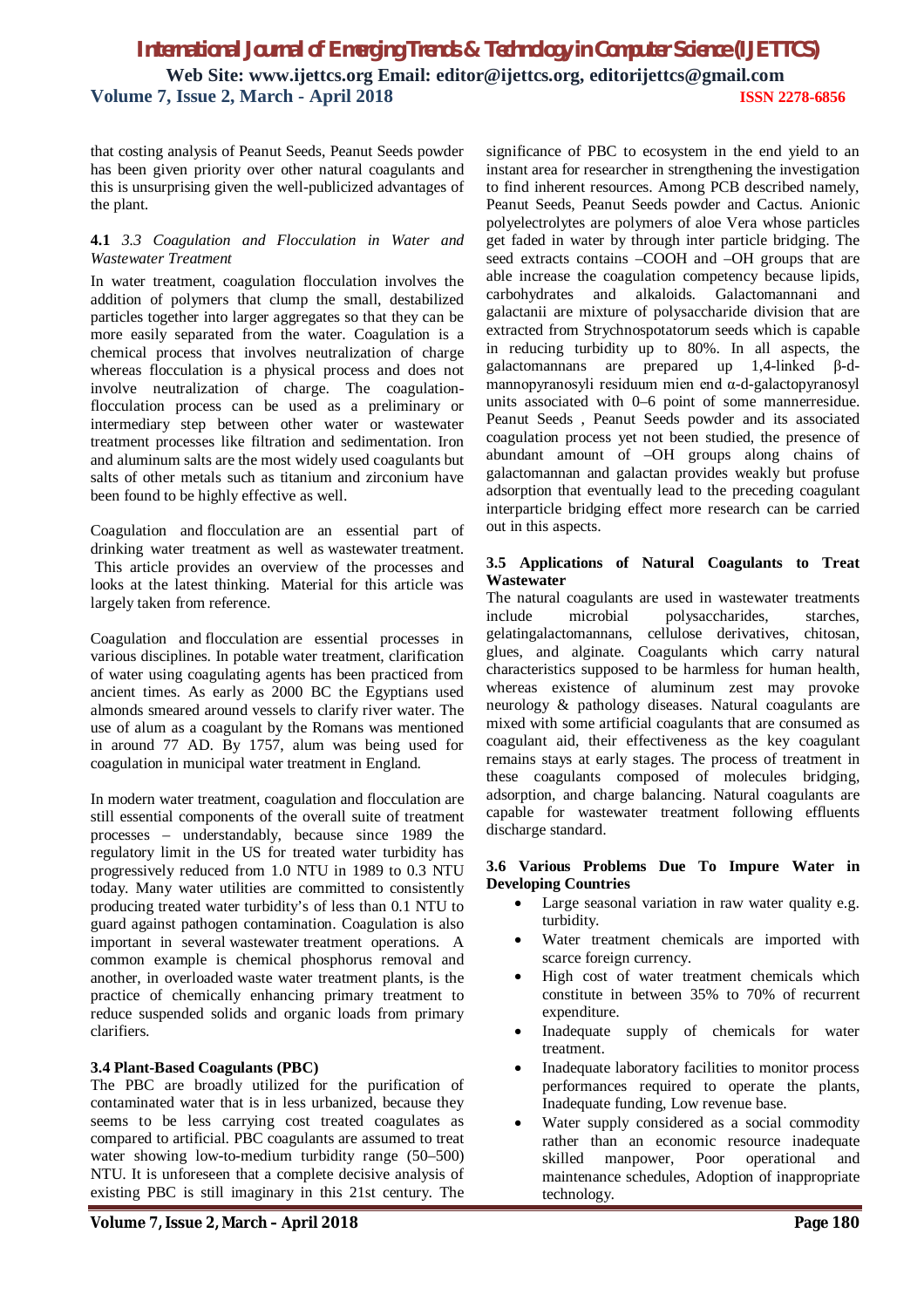Inadequate supply to meet growing demand under dosing of chemicals leading supply of poor quality water.

#### **3.7 Problems Are Due To Use of Chemicals in Water Treatment**

- Aluminum has also been indicated to be a causative agent in neurological diseases such Foreign exchange problem as pre-senile dementia.
- There is a fear that ingestion of aluminum ions may induce Alzheimer's disease.
- Sludge produced is voluminous and non biodegradable after treatment and therefore poses disposal problems leading to increase cost of treatment.
- The costs of these chemicals have been increasing at an alarming rate in developing countries.
- Most of the water treatment companies cannot

#### **3.8 Factors**

Coagulation is affected by the type of coagulant used, its dose and mass; pH and initial turbidity of the water that is being treated; and properties of the pollutants present. The effectiveness of the coagulation process is also affected by pre-treatments like oxidation.

#### **3.9 Turbidity**

Turbidity is the cloudiness or haziness of a fluid caused by large numbers of individual particles that are generally invisible to the naked eye, similar to smoke in air. The measurement of turbidity is a key test of water quality.

Fluids can contain suspended solid matter consisting of particles of many different sizes. While some suspended material will be large enough and heavy enough to settle rapidly to the bottom of the container if a liquid sample is left to stand (the settable solids), very small particles will settle only very slowly or not at all if the sample is regularly agitated or the particles are colloidal. These small solid particles cause the liquid to appear turbid. **Turbidity** (or haze) is also applied to transparent solids such as glass or plastic. In plastic production, haze is defined as the percentage of light that is deflected more than 2.5° from the incoming light direction.

#### **3.9.1 Drinking Water Standards**

Governments have set standards on the allowable turbidity in drinking water. In the United States, systems that use conventional or direct filtration methods turbidity cannot be higher than 1.0 nephelometric turbidity units (NTU) at the plant outlet and all samples for turbidity must be less than or equal to 0.3 NTU for at least 95 percent of the samples in any month. Systems that use filtration other than the conventional or direct filtration must follow state limits, which must include turbidity at no time exceeding 5 NTU. Many drinking water utilities strive to achieve levels as low as  $0.1$  NTU.<sup>[11]</sup> The European standards for turbidity state that it must be no more than 4 NTU.[12] The World Health Organization, establishes that the turbidity of drinking

water should not be more than 5 NTU, and should ideally be below 1 NTU.

#### **3.9.2 Treatment**

Turbidity is commonly treated using either a settling or filtration process. Depending on the application, chemical reagents, will be dosed into the wastewater stream to increase the effectiveness of the settling or filtration process. Potable water treatment and municipal wastewater plants often remove turbidity with a combination of sand filtration, settling tanks and clarifiers.

In-situ water treatment or direct dosing for the treatment of turbidity is common when the affected water bodies are dispersed (i.e. there are numerous water bodies spread out over a geographical area, such as small drinking water reservoirs), when the problem is not consistent (i.e. when there is turbidity in a water body only during and after the wet season) or when a low cost solution is required. In-situ treatment of turbidity involves the addition of a reagent, generally a flocculant, evenly dispensed over the surface of the body of water. The flocs then settle at the bottom of the water body where they remain or are removed when the water body is drained. This method is commonly used at coal mines and coal loading facilities where storm water collection ponds have seasonal issues with turbidity. A number of companies offer portable treatment systems for in-situ water treatment or direct dosing of reagents.

#### **3.10 Oxidation**

#### **3.10.1 Definitions**

The processes of oxidation and reduction occur simultaneously and cannot happen independently of one another, similar to the acid–base reaction. The oxidation alone and the reduction alone are each called a halfreaction, because two half-reactions always occur together to form a whole reaction. When writing half-reactions, the gained or lost electrons are typically included explicitly in order that the half-reaction be balanced with respect to electric charge.

Though sufficient for many purposes, these general descriptions are not precisely correct. Although oxidation and reduction properly refer to a change in oxidation state the actual transfer of electrons may never occur. The oxidation state of an atom is the fictitious charge that an atom would have if all bonds between atoms of different elements were 100% ionic. Thus, oxidation is best defined as an increase in oxidation state, and reduction as a decrease in oxidation state. In practice, the transfer of electrons will always cause a change in oxidation state, but there are many reactions that are classed as "redox" even though no electron transfer occurs (such as those involving covalent bonds).

#### **3.11 Flocculation**

Flocculation, in the field of chemistry, is a process wherein colloids come out of suspension in the form of floc or flake, either spontaneously or due to the addition of a clarifying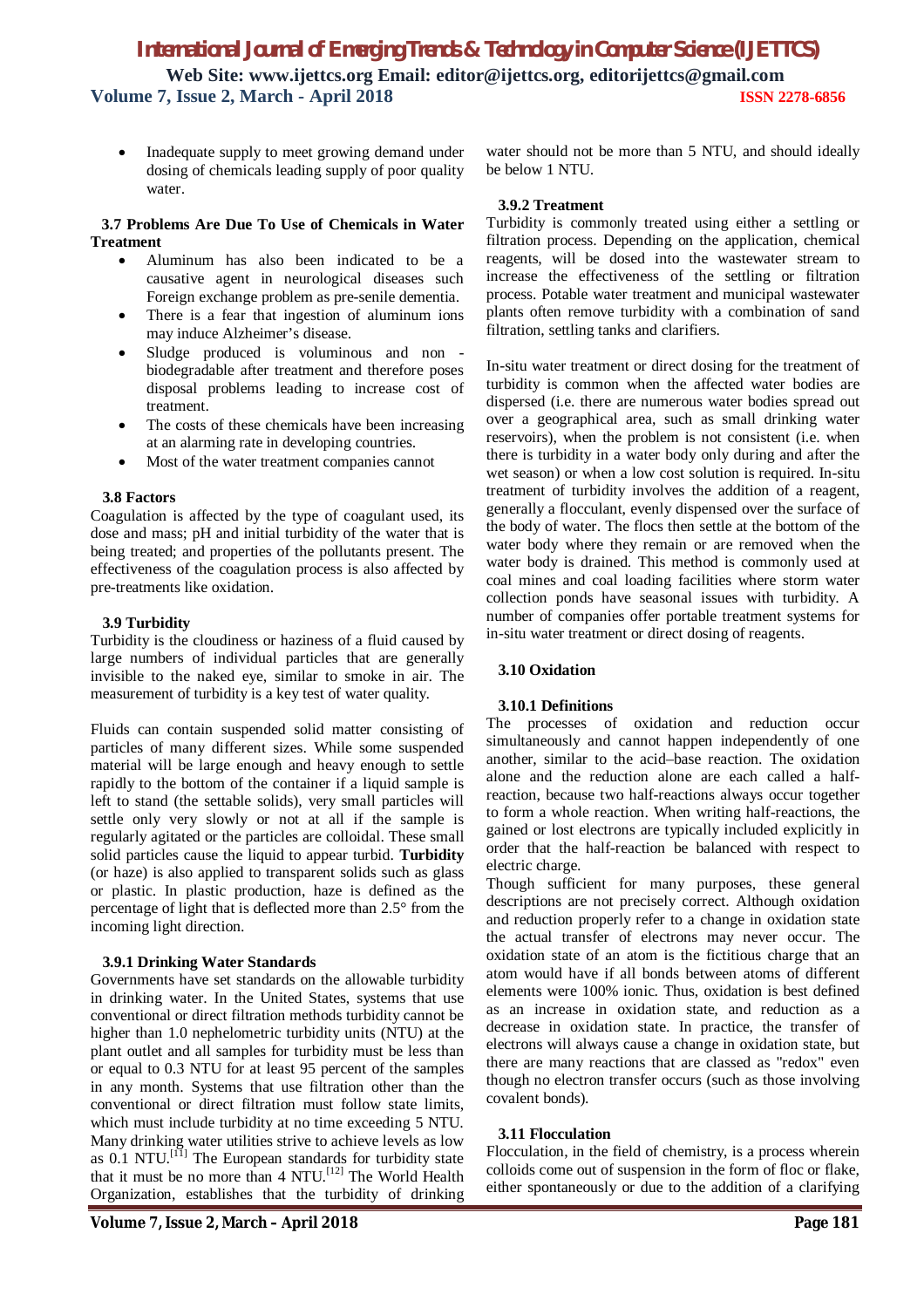agent. The action differs from precipitation in that, prior to flocculation, colloids are merely suspended in a liquid and not actually dissolved in a solution. In the flocculated system, there is no formation of a cake, since all the flocs are in the suspension.

Coagulation and flocculation are important processes in water treatment with coagulation to destabilize particles through chemical reaction between coagulant and colloids, and flocculation to transport the destabilized particles that will cause collisions with floc.

#### **3.11.1 Water Treatment Process**

Flocculation and sedimentation are widely employed in the purification of drinking water as well as in sewage treatment, storm-water treatment and treatment of industrial wastewater streams. Typical treatment processes consist of grates, coagulation, flocculation, sedimentation, granular filtration and disinfection.

## **4. MATERIAL COLLECTION**

#### **4.1 Preparation of Aloe Veragel**

Aloe Vera leaves were collected from in campus. The leaves were washed under the tap water to remove the dirt. Thick green cover or epidermis was carefully separated from the gel part. Then the gel part was blended in mixer to form liquid and preserved in glass bottles in refrigerator. 1% dilution of aloe vera was made by using 1ml aloe vera gel in 100 ml distilled water similarly different percentage of aloe vera solutions were made. Preparation of Peanut Seed Powder the peanut seeds used in this study were obtained from Sudan. The seed cover was shelled by hand just before extraction. The extraction of the active ingredients was carried out by removing the shell to collect the kernel inside the shell. In order to ensure the efficiency of Peanut seeds extraction, the kernels have been crushed and grinded to medium fine powder by using the domestic blender every time when the preparation of Peanut seeds extraction was needed.

#### **4.2 Preparation of Peanut Seed Powder**

The peanut seeds used in this study were obtained from Sudan. The seed cover wasshelled by hand just before extraction. The extraction of the active ingredients was carried out by removing the shell to collect the kernel inside the shell. In order to ensure the efficiency of Peanut seeds extraction, the kernels have been crushed and grinded to medium fine powder by using the domestic blender (Assparo, Model 900) every time when the preparation of Peanut seeds extraction was needed.

#### **4.3 Peanut Seeds**

Preparation of Peanut Seeds Extraction Peanut seeds extraction was prepared by using a salt solution of NaCl with varied concentrations, and Peanut cake in  $5\%$  (w/v) suspension mixed with a domestic blender (Assparo, Model 900) for 10 minutes and left settling for 10 minutes. The suspension was then filtered using a vacuum

pump filter with filter paper of 70 μ m pore size (Whatman). The five salts used were, NaCl, KNO 3, KCl, NH4Cl and NaNO3. Different concentrations for each type were tested. This extraction was used to obtain the required dosage of coagulant. Figure 3 shows the peanut seeds which is used in this study.



**Figure 3**Peanut Seeds

Figure 4 shows the peanut seeds powder used in this study



**Figure 4**Peanut Seeds powder

#### **5. TESTING RESULT**

#### **5.1 Percentage Removal of Heavy Metals with Plant-Based Coagulants**

Table 1 shows the concentration of heavy metals

**Table 1:**Concentration heavy metals

| Natural coagulant          | Cr(%) | Cd (%) | Zn(%) |
|----------------------------|-------|--------|-------|
| <b>Peanut Seeds powder</b> | 59.5  | 70.5   | 68.9  |
| Mung Bean                  | 57.3  | 68.2   | 64.8  |
| Cactus                     | 56.6  | 69.4   | 69.7  |

Figure 5 shows the percentage of heavy metals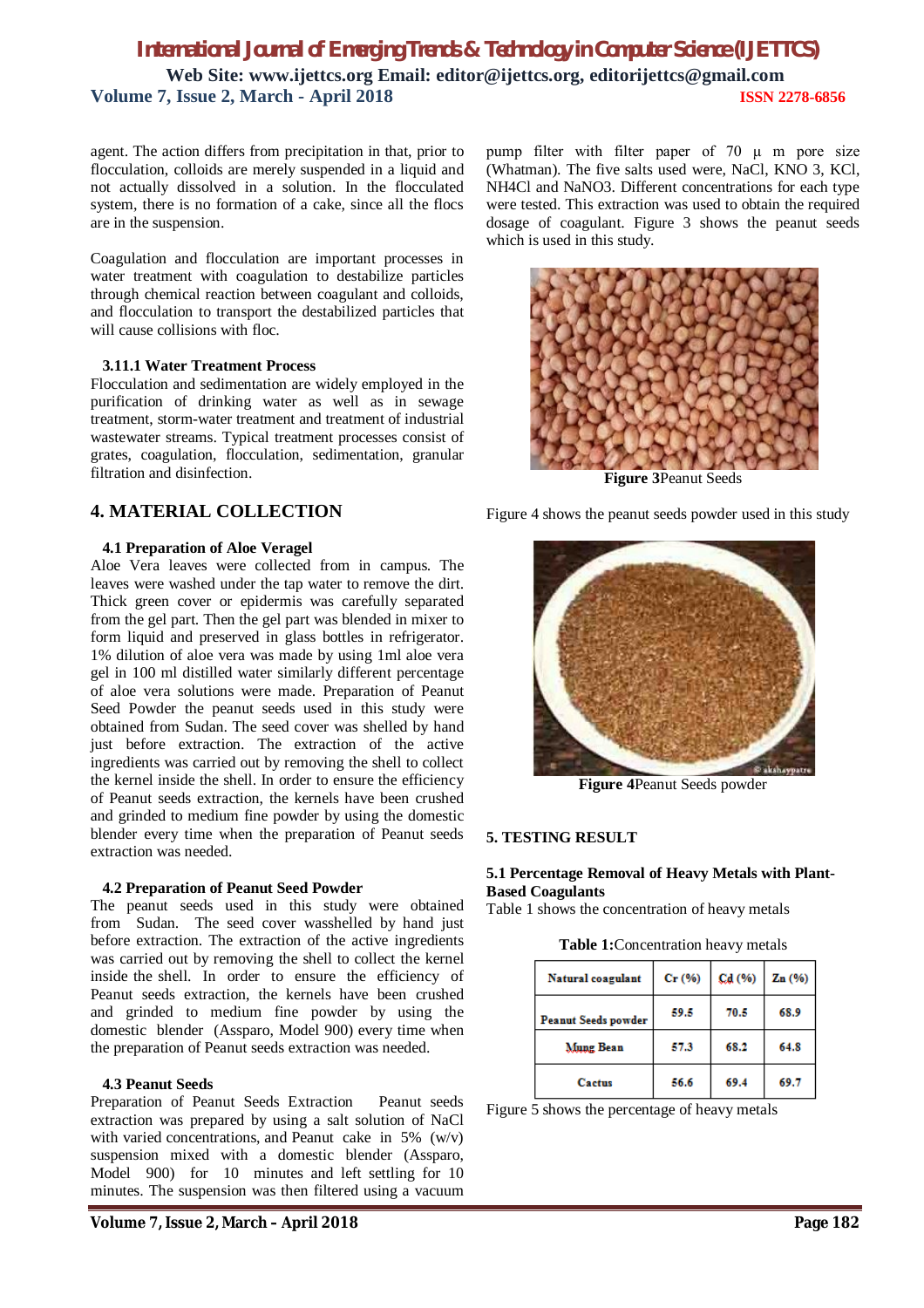

**Figure 5**Percentage of heavy metals

#### **5.2 Percentage Removal of Hardness with Plant-Based Coagulants**

Table 2 shows the Hardness test results

| Natural<br>coagulants         | % Hardness<br>Removal |
|-------------------------------|-----------------------|
| <b>Peanut Seeds</b><br>powder | 12%                   |
| Mung Bean                     | 34%                   |
| Cactus                        | 20%                   |

Figure 6 shows the percentage of hardness



**Figure 6**Percentage of hardness.

## **5.3 Removal of Turbidity with Plant-Based Coagulants**

Table 3 shows the Turbidity results

| <b>Natural</b><br>coagulants  | <b>TURBIDITY</b> (in NTU)         |                           |  |  |
|-------------------------------|-----------------------------------|---------------------------|--|--|
|                               | <b>Before</b><br><b>Treatment</b> | After<br><b>Treatment</b> |  |  |
| <b>Peanut Seeds</b><br>powder | 3.5                               | 2.86                      |  |  |
| Mung Bean                     | 3.5                               | 1.32                      |  |  |
| Cactus                        | 3.5                               | 2.95                      |  |  |

Figure 7 shows the turbidity graph results.



**Figure 7**Graph shows the turbidity results

## **6 CONCLUSION**

Locally available seeds such as Peanut Seeds powder, Mung Bean and Cactus were used for water purification. In our project paper evaluates Seeds powder,Mung Bean and Cactus can be used as water purifiers and it would be possible to develop an eco-friendly method of water purification. This will show the way to improve the quality of drinking water in the rural areas. We have presented natural coagulants whose availability is innate, their efficiency is also presented so that they can be considered for further study. It can be concluded that natural coagulants bring with them advantages of being, low cost, copious, native and efficient for treatment.

## **References**

- [1] T.Subramani, and S.PonKumar..,"Anaeribic Digestion of Aerobic Pretreated Organic Waste", International Journal of Modern Engineering Research,Vol.2, No.3, pp 607- 611, 2012.
- [2] T.Subramani,,"Application of Eco-Friendly Geotextiles for Landslide Mitigation in a Part of Ooty Hills, TamilNadu", International Journal of Modern Engineering Research,Vol.2, No.3, pp 579 -585,2012.
- [3] T.Subramani,,andD.Haribalaji.D.,"Biodegradation of Tannery Effluent and Designing the Reactor for Clarifier and Activated Sludge Process", International Journal of Modern Engineering Research,Vol.2, No.3, pp 774 - 781,2012.
- [4] T.Subramani,, "Study of Pollution Prevention Strategies For Reclamation and Waster Management of Lake in Tourism Place", International Journal of Modern Engineering Research,Vol.2, No.3, pp 763- 773,2012
- [5] T.Subramani,,S.Krishnan.. andP.K.Kumaresan., "Study of Ground Water Quality with GIS Application for Coonur Taluk In Nilgiri District.", International Journal of Modern Engineering Research,Vol.2, No.3, pp 586-592, 2012.
- [6] T.Subramani,. "Experimental Investigations on Coir Fibre Reinforced Bituminous Mixes" International Journal of Engineering Research and Applications, Vol.2, Issue.3, pp 1794-1804, 2012.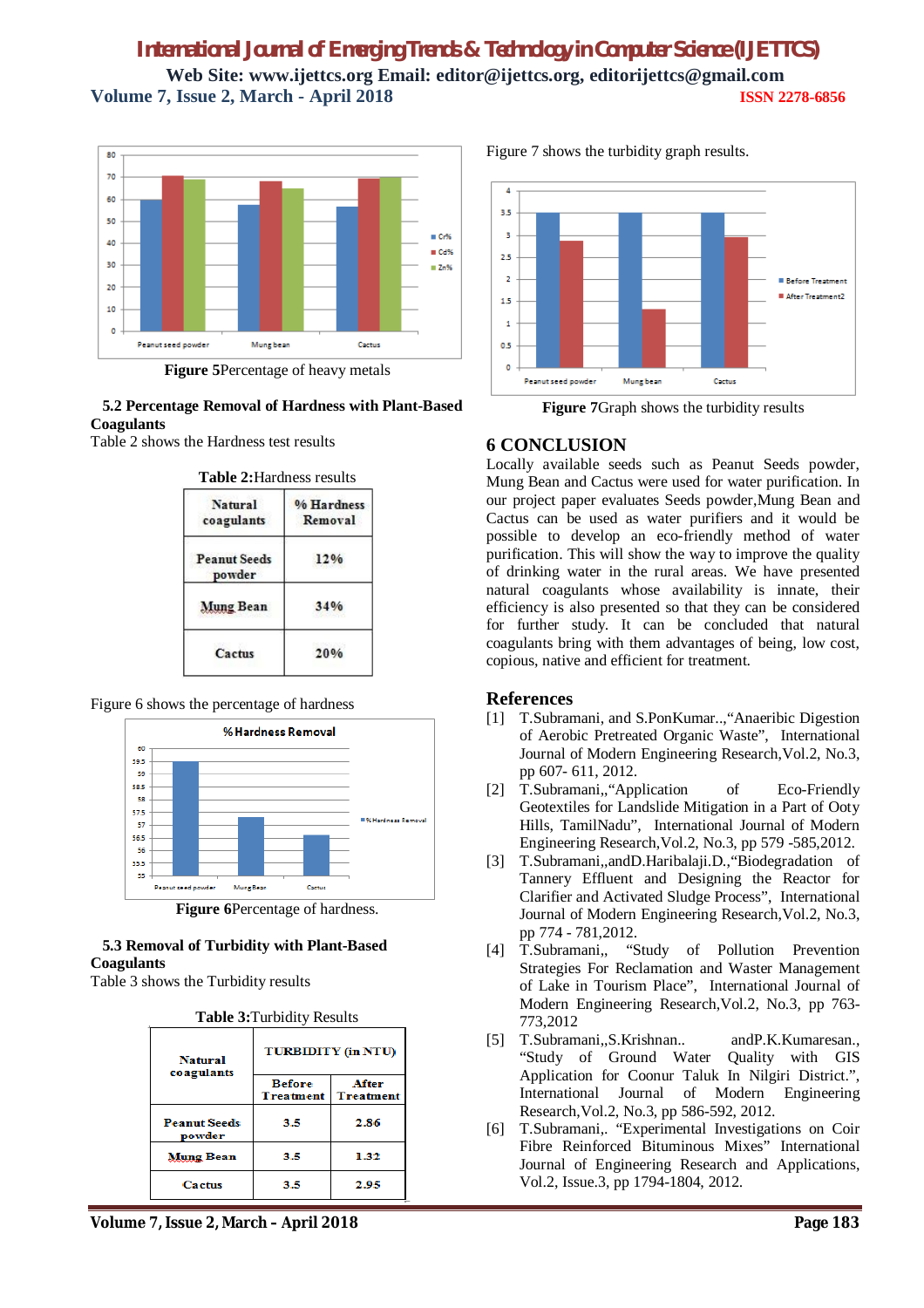- [7] T. Subramani., P.Krishnamurthi., "Geostatical Modelling For Ground Water Pollution in Salem by Using GIS", International Journal of Engineering Research and Applications ,Vol. 4, Issue 6( Version 2), pp.165-172, 2014.
- [8] T.Subramani.,K.Prasath.,P.Velmurugan., V.Baskaran., "Impacts of Irrigation and Drought on Salem Ground Water", International Journal of Engineering Research and Applications, Vol. 4, Issue 6( Version 3), pp.117-122, 2014.
- [9] T.Subramani., T.Manikandan., "Analysis Of Urban Growth And Its Impact On Groundwater Tanneries By Using Gis", International Journal of Engineering Research and Applications, Vol. 4, Issue 6( Version 2), pp.274-282, 2014.
- [10] T.Subramani. ,M.Chandrasekaran., "Saline Ground Water and Irrigation Water on Root Zone Salinity", International Journal of Engineering Research and Applications,Vol. 4, Issue 6( Version 2), pp.173-179, 2014.
- [11] T.Subramani. , P.Someswari., "Identification And Analysis Of Pollution In ThirumaniMuthar River Using Remote Sensing", International Journal of Engineering Research and Applications, Vol. 4, Issue 6( Version 2), pp.198-207, 2014.
- [12] T.Subramani., P.Anitha, S.Sekar., "Health-Care Waste Management System", International Journal of Engineering Research and Applications, Vol. 4, Issue 6( Version 2), pp.255-258, 2014.
- [13] T.Subramani. , D.Kavitha., R.Tiyagu., "Treatment Of Municipal Waste Water In Salem City", International Journal of Engineering Research and Applications, Vol. 4, Issue 6( Version 2), pp.259-263, June 2014.
- [14] T.Subramani. , R.Umarani., S.K.Bharathi Devi., "Sustainable Decentralized Model For Solid Waste Management In Urban India", International Journal of Engineering Research and Applications, Vol. 4, Issue 6( Version 2), pp.264-269, 2014.
- [15] T.Subramani. ,M.Mangaiyarkarasi., C.Kathirvel., " Impact Of Sewage And Industrial Effluent On Soil Plant Health Act On Environment", International Journal of Engineering Research and Applications, Vol. 4, Issue 6( Version 2), pp.270-273, 2014.
- [16] T.Subramani. , V. Vishnumanoj., "Land Use and Land Cover Change Detection and Urban Sprawl Analysis of Panamarathupatti Lake, Salem", International Journal of Engineering Research and Applications, Vol. 4, Issue 6( Version 2), pp.117-127, 2014.
- [17] T.Subramani. , S.Badrinarayanan., K.Prasath., S.Sridhar., "Performanance Evaluation of the Cauvery Irrigation System, India Using Remote Sensing and Gis Technology", International Journal of Engineering Research and Applications, Vol. 4, Issue 6( Version 2), pp.191-197, 2014.
- [18] T.Subramani., J.Akela. "Onsite Waste Water Treatment System", International Journal of Engineering Research and Applications, Volume. 4, Issue. 6 (Version 5), pp 154 - 162, 2014.
- [19] T.Subramani., C.Arulsankar., S.Badrinarayanan., "Effect Of Sewage Farming On Ground Water", International Journal of Engineering Research and Applications, Volume.4, Issue. 6 (Version 5), pp 163 - 172.
- [20] T.Subramani.,N.Jayagobu. , "Microbial Analysis Of Drinking Water And Water Distribution System", International Journal of Engineering Research and Applications, Volume. 4, Issue. 6 (Version 5), pp 183 - 193, 2014.
- [21] T.Subramani.,R.Murugan., "Generation Of Electricity Using Solid Waste Management In KrishnagiriMunicipalty", International Journal of Engineering Research and Applications, Volume. 4, Issue. 6 (Version 6), pp 222 -232, 2014.
- [22] T.Subramani.,C.Rajadurai., K.Prasath. "Bio-Degradable Plastics Impact On Environment", International Journal of Engineering Research and Applications, Volume. 4, Issue. 6 (Version 5), pp 194 -204, 2014.
- [23] T.Subramani.,H.Ranjini Florence., M.Kavitha. "Climate Change Energy And Decentralized Solid Waste Management", International Journal of Engineering Research and Applications, Volume. 4, Issue. 6 (Version 5), pp 205 - 216, 2014.
- [24] T.Subramani.,D.Porkodi., J.Jayalakshmi., "Sewage Treatment In Salem District, IOSR Journal of Engineering, Volume. 4, Issue. 6 (Version 3), pp 8 - 13, 2014.
- [25] T.Subramani.,A.Subramanian.,, C.Kathirvel., S.K.Bharathi Devi., " Analysis and Site Suitability Evaluation for Textile Sewage Water Treatment Plant in Salem Corporation, Tamilnadu Using Remote Sensing Techniques" , International Journal of Engineering Research and Applications , Vol. 4, Issue 8( Version 6), pp.90-102, 2014.
- [26] T.Subramani., S.Krishnan., C.Kathirvel., C.T.Sivakumar., "Identification And Investigation Of Solid Waste Dump In Salem District", International Journal of Engineering Research and Applications Vol. 4, Issue 12(Version 5), pp.88-99, 2014
- [27] T.Subramani, M.Kumutha , " Sustainable Solid Waste Management In A Mountain Ecosystem" International Journal of Application or Innovation in Engineering & Management (IJAIEM) , Volume 4, Issue 5, pp. 123-133 , 2015
- [28] T.Subramani, "Identification Of Ground Water Potential Zone By Using GIS", International Journal of Applied Engineering Research (IJAER), Volume 10, Number 38, Special Issues, pp.28134-28138, 2015<br>T.Subramani, P.Narasimhan, "Waster Water
- [29] T.Subramani, P.Narasimhan, "Waster Water Treatment And Its Return Journey To The Environment", International Journal of Applied Engineering Research (IJAER), Volume 10, Number 38, Special Issues , pp.28223-28261, 2015
- [30] T.Subramani, S.K.Somasundaram , " A Case Study Of Occupational Hazards In Silk Industry " , International Journal of Application or Innovation in Engineering &